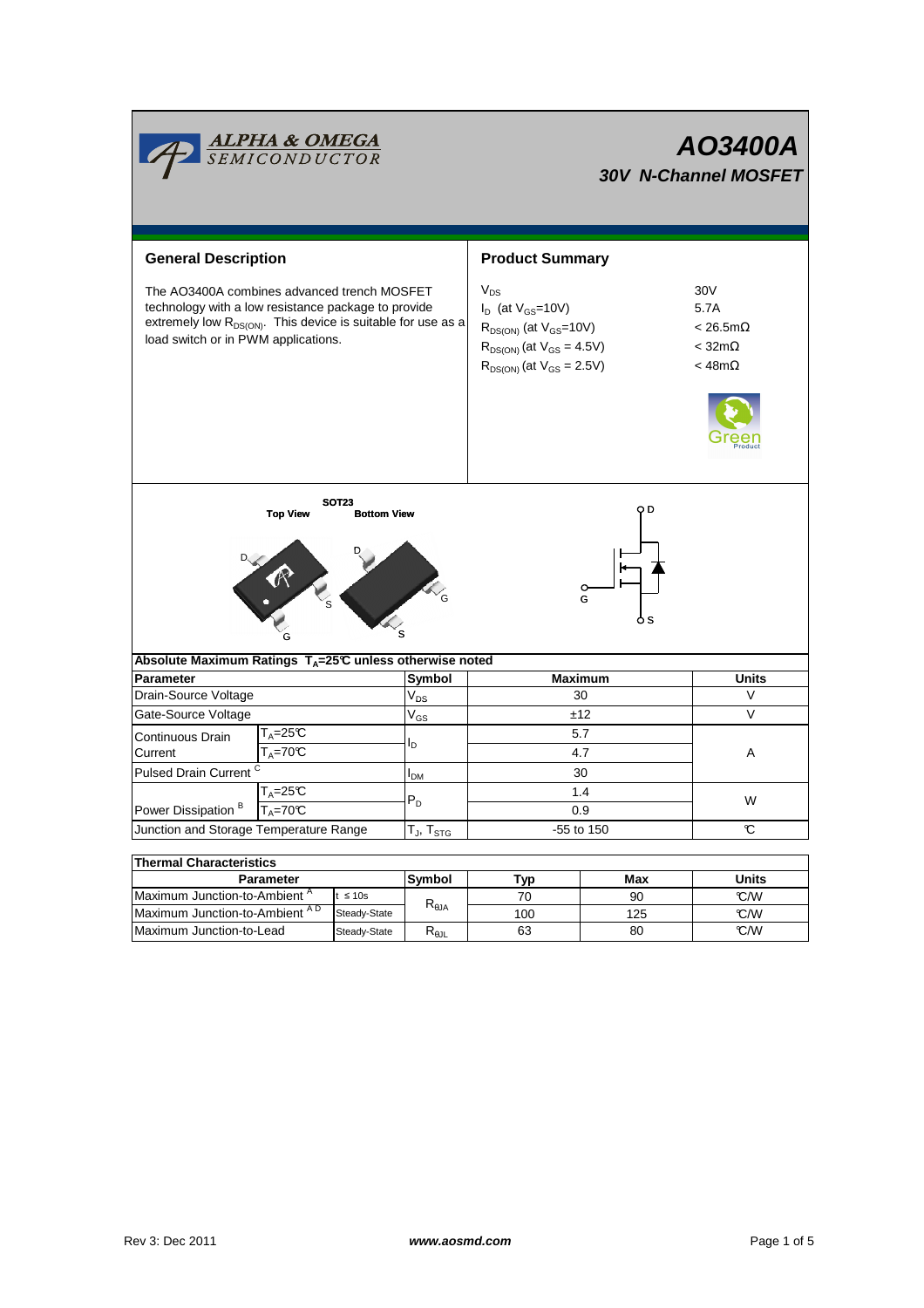

## **Electrical Characteristics (TJ=25°C unless otherwise noted)**

| <b>Symbol</b>                           | <b>Parameter</b>                                                         | <b>Conditions</b>                                                                 | Min                      | <b>Typ</b>     | Max          | <b>Units</b>   |           |  |  |  |  |  |
|-----------------------------------------|--------------------------------------------------------------------------|-----------------------------------------------------------------------------------|--------------------------|----------------|--------------|----------------|-----------|--|--|--|--|--|
| <b>STATIC PARAMETERS</b>                |                                                                          |                                                                                   |                          |                |              |                |           |  |  |  |  |  |
| <b>BV<sub>DSS</sub></b>                 | Drain-Source Breakdown Voltage                                           | $I_D = 250 \mu A$ , $V_{GS} = 0V$                                                 |                          | 30             |              |                | $\vee$    |  |  |  |  |  |
| $I_{\text{DSS}}$                        | Zero Gate Voltage Drain Current                                          | $V_{DS}$ =30V, $V_{GS}$ =0V                                                       |                          |                |              | 1              | μA        |  |  |  |  |  |
|                                         |                                                                          |                                                                                   | $T_{\parallel} = 55$ °C  |                |              | 5              |           |  |  |  |  |  |
| $I_{GSS}$                               | Gate-Body leakage current                                                | $V_{DS} = 0V$ , $V_{GS} = \pm 12V$                                                |                          |                |              | 100            | nA        |  |  |  |  |  |
| $\mathsf{V}_{\mathsf{GS}(\mathsf{th})}$ | Gate Threshold Voltage                                                   | V <sub>DS</sub> =V <sub>GS</sub> I <sub>D</sub> =250µA                            | 0.65                     | 1.05           | 1.45         | $\vee$         |           |  |  |  |  |  |
| $I_{D(ON)}$                             | On state drain current                                                   | $\rm V_{GS}$ =4.5V, V $\rm_{DS}$ =5V                                              |                          | 30             |              |                | A         |  |  |  |  |  |
| $R_{DS(ON)}$                            |                                                                          | $V_{GS}$ =10V, I <sub>D</sub> =5.7A                                               |                          |                | 18           | 26.5           |           |  |  |  |  |  |
|                                         | Static Drain-Source On-Resistance                                        |                                                                                   | $T_{\parallel} = 125$ °C |                | 28           | 38             | $m\Omega$ |  |  |  |  |  |
|                                         |                                                                          | $V_{GS}$ =4.5V, $I_D$ =5A                                                         |                          |                | 19           | 32             | $m\Omega$ |  |  |  |  |  |
|                                         |                                                                          | $V_{GS}$ =2.5V, $I_{D}$ =3A                                                       |                          | 24             | 48           | $m\Omega$      |           |  |  |  |  |  |
| $g_{FS}$                                | <b>Forward Transconductance</b>                                          | $V_{DS} = 5V$ , $I_D = 5.7A$                                                      |                          |                | 33           |                | S         |  |  |  |  |  |
| $V_{SD}$                                | Diode Forward Voltage                                                    | $IS=1A, VGS=0V$                                                                   |                          | 0.7            | $\mathbf{1}$ | V              |           |  |  |  |  |  |
| $I_{\rm S}$                             | Maximum Body-Diode Continuous Current                                    |                                                                                   |                          | 2              | A            |                |           |  |  |  |  |  |
|                                         | <b>DYNAMIC PARAMETERS</b>                                                |                                                                                   |                          |                |              |                |           |  |  |  |  |  |
| $C_{iss}$                               | Input Capacitance                                                        | $V_{GS}$ =0V, $V_{DS}$ =15V, f=1MHz                                               |                          |                | 630          |                | pF        |  |  |  |  |  |
| $\overline{C_{\rm oss}}$                | <b>Output Capacitance</b>                                                |                                                                                   |                          |                | 75           |                | pF        |  |  |  |  |  |
| $C_{\rm rss}$                           | Reverse Transfer Capacitance                                             |                                                                                   |                          |                | 50           |                | pF        |  |  |  |  |  |
| $R_{g}$                                 | Gate resistance                                                          | V <sub>GS</sub> =0V, V <sub>DS</sub> =0V, f=1MHz                                  |                          | 1.5            | 3            | 4.5            | Ω         |  |  |  |  |  |
|                                         | <b>SWITCHING PARAMETERS</b>                                              |                                                                                   |                          |                |              |                |           |  |  |  |  |  |
| $\mathsf{Q}_{\mathsf{g}}$               | <b>Total Gate Charge</b>                                                 | $V_{GS}$ =4.5V, $V_{DS}$ =15V, $I_{D}$ =5.7A                                      |                          |                | 6            | $\overline{7}$ | nC        |  |  |  |  |  |
| $\mathsf{Q}_{\mathsf{gs}}$              | Gate Source Charge                                                       |                                                                                   |                          |                | 1.3          |                | nC        |  |  |  |  |  |
| $Q_{qd}$                                | Gate Drain Charge                                                        |                                                                                   |                          |                | 1.8          |                | nC        |  |  |  |  |  |
| $t_{D(0n)}$                             | Turn-On DelayTime                                                        | $V_{GS}$ =10V, $V_{DS}$ =15V, R <sub>L</sub> =2.6Ω,<br>$R_{\text{GEN}} = 3\Omega$ |                          |                | 3            |                | ns        |  |  |  |  |  |
| $t_r$                                   | Turn-On Rise Time                                                        |                                                                                   |                          |                | 2.5          |                | ns        |  |  |  |  |  |
| $t_{D(off)}$                            | Turn-Off DelayTime                                                       |                                                                                   |                          |                | 25           |                | ns        |  |  |  |  |  |
| $\mathbf{t}_\text{f}$                   | <b>Turn-Off Fall Time</b>                                                |                                                                                   |                          | $\overline{4}$ |              | ns             |           |  |  |  |  |  |
| $t_{rr}$                                | Body Diode Reverse Recovery Time                                         | $I_F = 5.7A$ , dl/dt=100A/ $\mu$ s                                                |                          |                | 8.5          |                | ns        |  |  |  |  |  |
| $Q_{rr}$                                | $I_F = 5.7A$ , dl/dt=100A/ $\mu$ s<br>Body Diode Reverse Recovery Charge |                                                                                   |                          |                | 2.6          |                | nC        |  |  |  |  |  |

A. The value of  $R_{\thetaJA}$  is measured with the device mounted on 1in<sup>2</sup> FR-4 board with 2oz. Copper, in a still air environment with T<sub>A</sub> =25°C. The

value in any given application depends on the user's specific board design.<br>B. The power dissipation P<sub>D</sub> is based on T<sub>J(MAX)</sub>=150°C, using ≤ 10s junction-to-ambient thermal resistance.

C. Repetitive rating, pulse width limited by junction temperature  $T_{J(MAX)}$ =150°C. Ratings are based on low frequency and duty cycles to keep initialT $_{\text{I}}$ =25°C.

D. The  $R_{\theta JA}$  is the sum of the thermal impedence from junction to lead  $R_{\theta JL}$  and lead to ambient.

E. The static characteristics in Figures 1 to 6 are obtained using <300us pulses, duty cycle 0.5% max.

F. These curves are based on the junction-to-ambient thermal impedence which is measured with the device mounted on 1in<sup>2</sup> FR-4 board with 2oz. Copper, assuming a maximum junction temperature of  $T_{J(MAX)}$ =150°C. The SOA curve provides a single pulse rating.

THIS PRODUCT HAS BEEN DESIGNED AND QUALIFIED FOR THE CONSUMER MARKET. APPLICATIONS OR USES AS CRITICAL COMPONENTS IN LIFE SUPPORT DEVICES OR SYSTEMS ARE NOT AUTHORIZED. AOS DOES NOT ASSUME ANY LIABILITY ARISING OUT OF SUCH APPLICATIONS OR USES OF ITS PRODUCTS. AOS RESERVES THE RIGHT TO IMPROVE PRODUCT DESIGN, FUNCTIONS AND RELIABILITY WITHOUT NOTICE.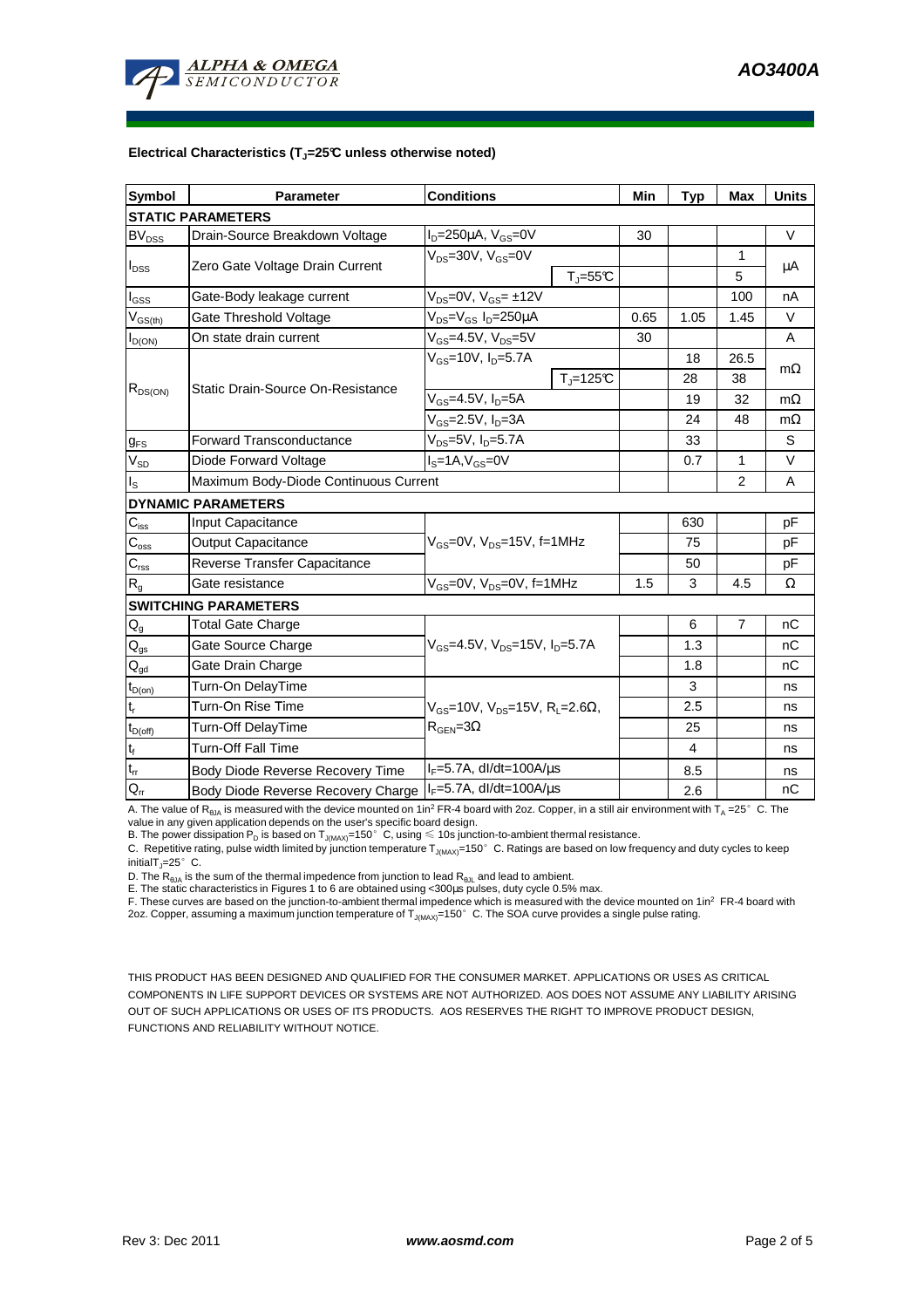

**ALPHA & OMEGA SEMICONDUCTOR** 

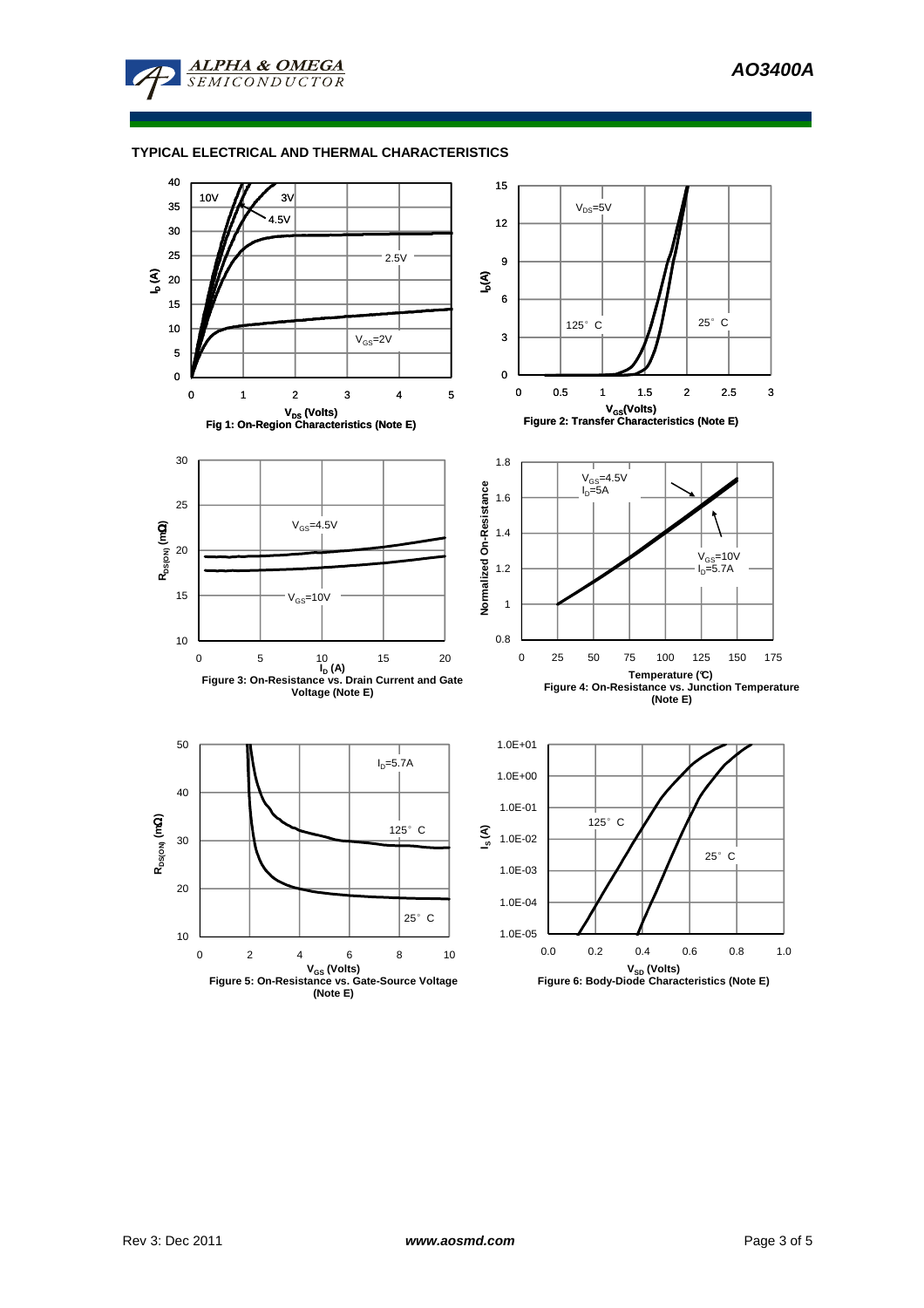

## **TYPICAL ELECTRICAL AND THERMAL CHARACTERISTICS**